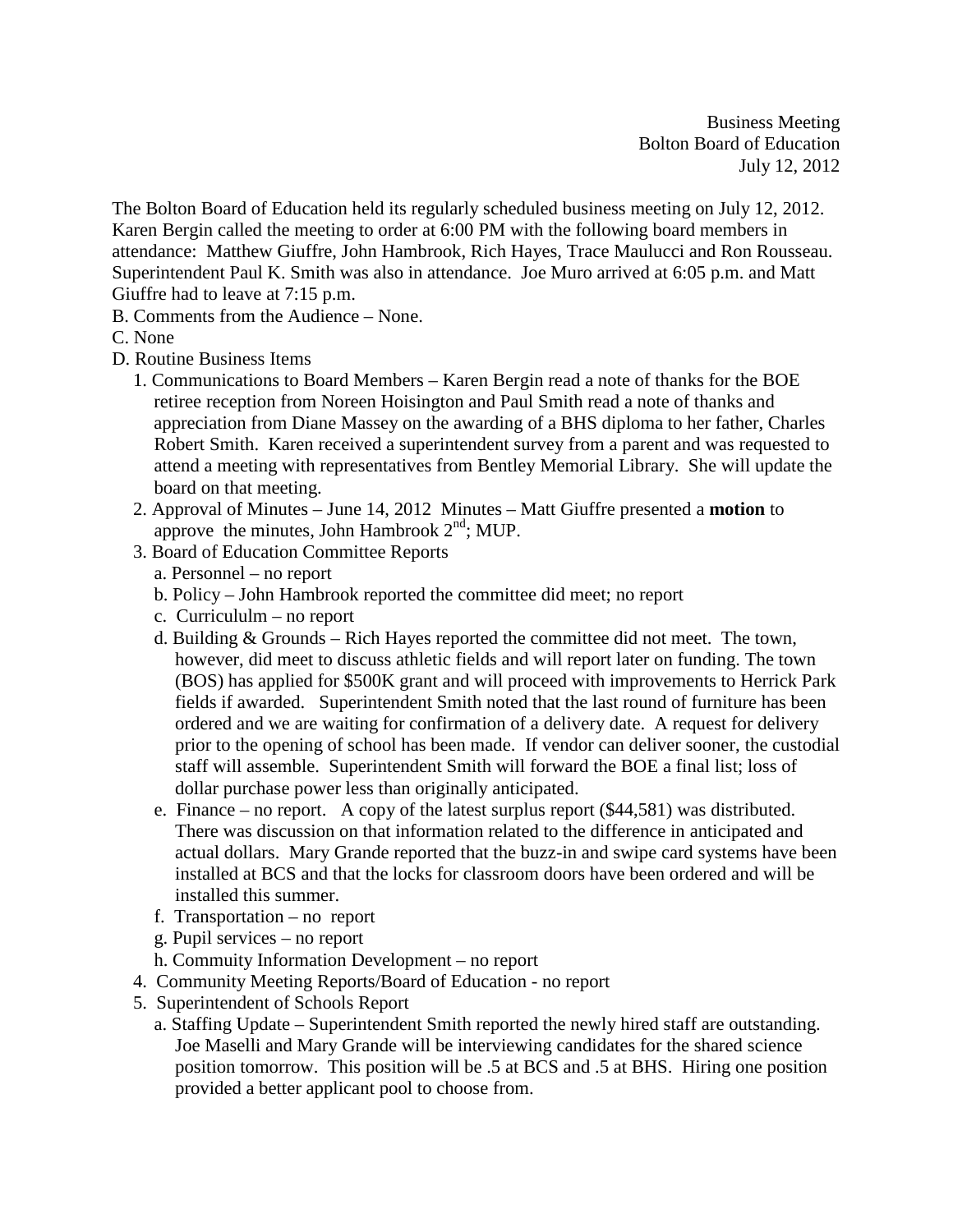- b. CCSS Implementation Plan– Claudia Danna presented handouts and a power point presentation on where we are and where we need to be. Superintendent Smith encouraged board members to read the handout on Pathways to the Common Core.
- c. Superintendent Search was addressed at Monday's meeting (July  $9<sup>th</sup>$ ).
- d. Appointment of Interim Superintendent was also addressed at Monday's meeting (July  $9<sup>th</sup>$ ).
- e. OCR Corrective Action Plan Superintendent Smith gave a brief history of OCR and reported that as of July  $3^{rd}$  we are in compliance. Lori Boyd will arrange a walk-through of the buildings with Dr. Adrian Wood and Ray Boyd.
- f. BCS Wireless Project Bid Award Superintendent Smith reported that the BCS wireless project bid should be determined by July  $13<sup>th</sup>$ . This was a collaborative effort between CREC and Central Office personnel. It will be handled as a town capital project and the money to complete it has been budgeted and is available.
- g. Future Meeting Dates There will be a meeting on 7/26 to interview the two finalists for the Assistant Principal position. Mary Grande will forward the two candidate's resumes. Karen Bergin requested the interviews be rescheduled to 6:15 and 7:15 PM to allow board members some prep time. Board members are to meet at 6:00 PM. As requested by Karen Bergin, Superintendent Smith will confirm a newly scheduled meeting with Dr. Erardi on 7/23 at 7:00 PM. The 7/19 meeting was cancelled. All meetings will be held in the BOE Conference Rm.
- h. Enrollment Projection Superintendent Smith handed out preliminary enrollment numbers. Mary Grande provided the grade level enrollment changes for BCS. There was discussion on the pros and cons of increasing the number of Choice students accepted in Kindergarten and future Columbia student enrollment.
- i. Preliminary District goals Superintendent Smith provided a draft of district goals that will be passed on to the interim and new superintendent and requested board members email him with any concerns and/or questions. Karen Bergin requested a timeline on final approval and requested BOE approval on what has been presented after review and discussion. A September agenda item will be listed for District Goal approval. Dr. Wood will also be given a copy for review and comment.
- E. Unfinished and On-Going Business
	- 1.  $2<sup>nd</sup>$  Read Policies John Hambrook presented policies on Community Relations (1250) Students – Disenrollment (5112.4) and made a **motion** for approval, Trace Maulucci  $2^{nd}$ ; MUP.
- F. New Business
	- 1. Acceptance of Resignations Karen Bergin asked for a motion to accept resignations from Assistant Principal Andy Gonzalez and Superintendent Smith. A **motion** to accept was presented by Matt Giuffre and 2<sup>nd</sup> by Joe Muro; MUP. Karen Bergin noted thanks to Andy Gonzalez for a spectacular first year and personally thanked Superintendent Smith for his outstanding service to the Bolton Public Schools.
	- 2. Other New Business Ron Rousseau requested the board explore establishing a subcommittee for interaction with the Town and schools of Columbia with the purpose of promoting increased interest in student enrollment at BHS. There was discussion on how best to approach the request and a review of current relations with the Columbia schools, town and residents as well as our communications with EO Smith. Karen Bergin asked for dates to be set to discuss in early August for further discussion.